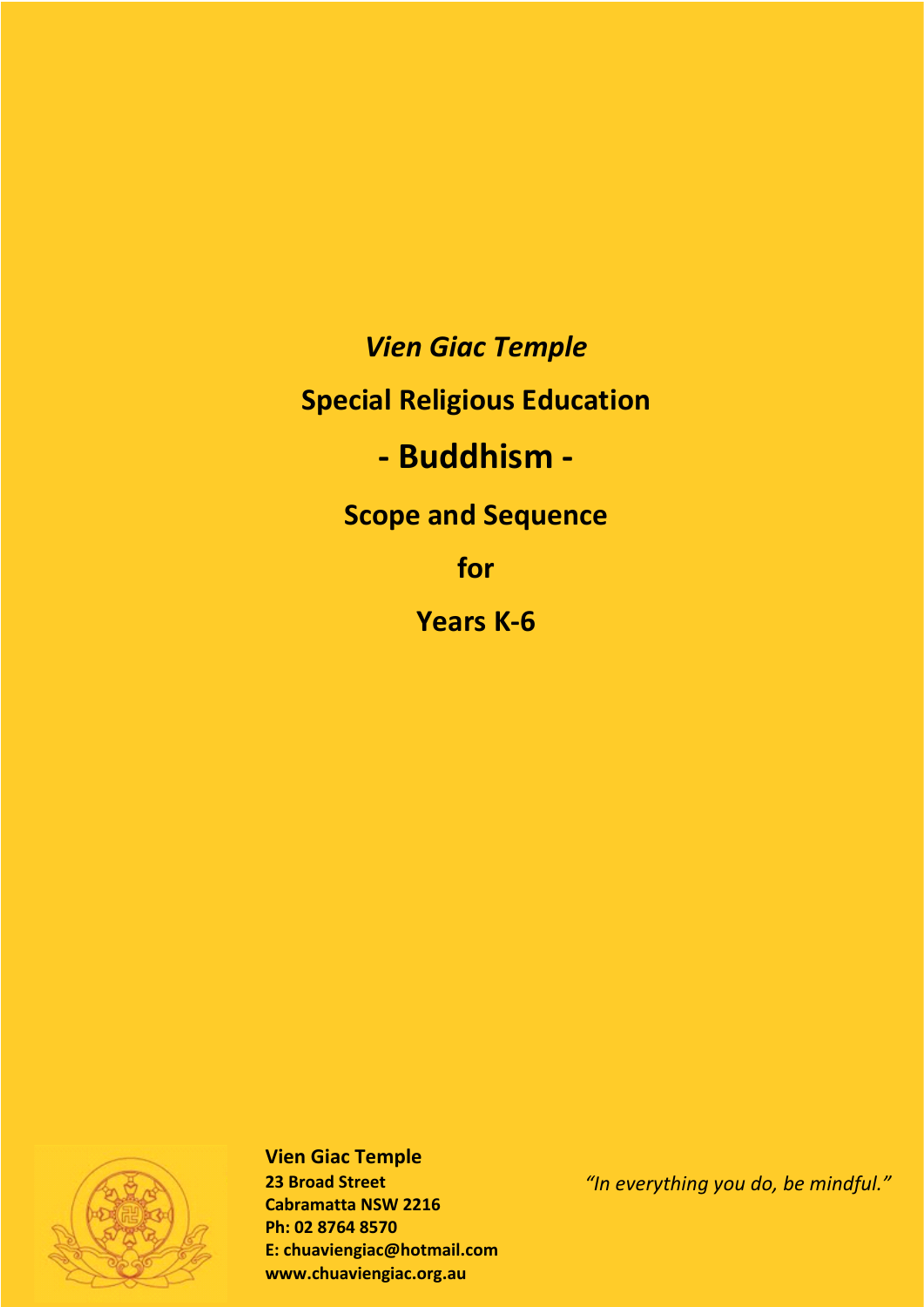### **Vien Giac Temple Special Religious Education - Buddhism**

#### **Scope and Sequence for Primary School (Years K-6)**

#### **Rationale**

The overarching purpose of Buddhism classes offered by Vien Giac Temple is to give children the opportunity to learn to **think, reflect, explore, act and create** so that mindfulness and loving-kindness may develop within each one. Children will also learn to gain inner peace through **meditation skills**.

Classes are centred on the life and teachings of the Buddha and how these can be used in day-to-day situations to solve life problems. This will help children to develop healthy minds to lead a healthy life in a healthy society.

#### **Units of study**

Content is organised into three educational stages as identified by the NSW Department of Education and Training.

Stage 1: K-2 Stage 2: Years 3 & 4 Stage 3: Years 5 & 6

The core content is similar through all stages: children will study the life of the Buddha; Buddhist beliefs and the Buddhist community; and the teachings of the Buddha together with some Buddhist stories. However, points within each unit become more abstract and/or complex in each stage as appropriate to the ages of the children in classes, and children will be expected to respond as appropriate to their age and stage of learning. All units incorporate reflection on the Buddhist values (paramitas) of loving kindness, generosity, equal love for all, moderation (the 'Middle Way'), patience, effort, wisdom, honesty, perseverance and 'right action' (moral conduct).

#### **Stage 1 Stage 2 Stage 2 Stage 3 Stage 3 Stage 3 The Story of the Buddha The Life of the Buddha The Life of the Buddha (1 & 2)** Aim: To outline the main events of the Buddha's life. To demonstrate how special the Buddha was. To outline key aspects of the Buddha's life together with key learnings. To outline key aspects of the Buddha's life, his goals and his learnings. *Outcomes:* Through appropriate activities, children will: • describe important events in the life of the Buddha; • relate why the Buddha decided to change his life; • relate how the Buddha became enlightened; • describe how they can live more like the Buddha. Through appropriate activities, children will: • describe important events in the life of the Buddha; • reflect on Buddhist values; • identify behaviours that can help them in their daily lives. Through appropriate activities, children will: • describe important events in the life of the Buddha; • reflect on the relevance of these to the Path of the Buddha; reflect on how Buddhist values can guide their daily lives; develop an appreciation for living a balanced life (the Middle Way). *Key resources:* Yin, J. & Hudson, K. (2000) *Buddhism Key Stage I.* Buddhist Education Foundation: Great Britain. Landaw, J. & Brooke, J. (2003). *Prince Siddhartha: The Story of Buddha*. Boston: Wisdom. Smith, S. E. & Seah, S. (2018) *Discovering Buddha: Lessons for Primary School (*3rd ed*.)*. Melbourne, Australia: Buddhist Landaw, J. & Brooke, J. (2003). *Prince Siddhartha: The Story of Buddha*. Boston: Wisdom. Smith, S. E. & Seah, S. (2018) *Discovering Buddha: Lessons for Primary School (*3rd ed*.)*. Melbourne, Australia: Buddhist

#### *The Life of the Buddha*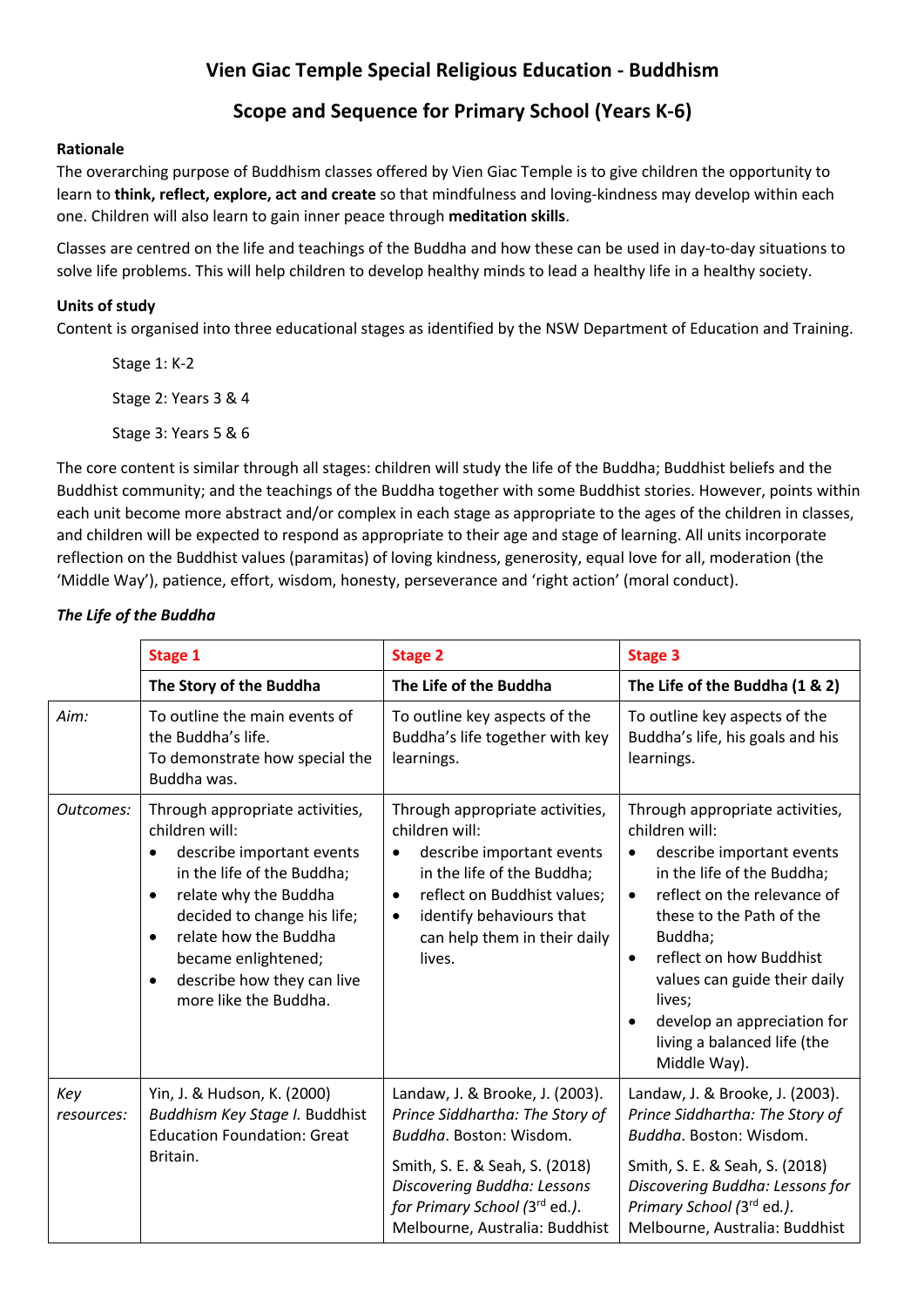|  | Council of Victoria. | Council of Victoria. |
|--|----------------------|----------------------|
|  |                      |                      |

#### *Buddhists Beliefs and Community*

|                   | <b>Stage 1</b>                                                                                                                                                                                                                                                                                                                                                                                                                                                                                                                                         | <b>Stage 2</b>                                                                                                                                                                                                                                                                                                                                                                                                                                      | <b>Stage 3</b>                                                                                                                                                                                                                                                                                                                                                                                                                                                                                                                                                                                                                                            |
|-------------------|--------------------------------------------------------------------------------------------------------------------------------------------------------------------------------------------------------------------------------------------------------------------------------------------------------------------------------------------------------------------------------------------------------------------------------------------------------------------------------------------------------------------------------------------------------|-----------------------------------------------------------------------------------------------------------------------------------------------------------------------------------------------------------------------------------------------------------------------------------------------------------------------------------------------------------------------------------------------------------------------------------------------------|-----------------------------------------------------------------------------------------------------------------------------------------------------------------------------------------------------------------------------------------------------------------------------------------------------------------------------------------------------------------------------------------------------------------------------------------------------------------------------------------------------------------------------------------------------------------------------------------------------------------------------------------------------------|
|                   | The Dharma & The Sangha                                                                                                                                                                                                                                                                                                                                                                                                                                                                                                                                | <b>What do Buddhists Believe?</b>                                                                                                                                                                                                                                                                                                                                                                                                                   | <b>Buddhist Beliefs</b>                                                                                                                                                                                                                                                                                                                                                                                                                                                                                                                                                                                                                                   |
| Aim:              | To outline some key Buddhist<br>beliefs.<br>To explain how Buddhist<br>teachings are spread.                                                                                                                                                                                                                                                                                                                                                                                                                                                           | To outline some key Buddhist<br>beliefs.<br>To explain how Buddhist<br>teachings are spread.<br>To describe Buddhism in the<br>modern world.                                                                                                                                                                                                                                                                                                        | To outline key Buddhist beliefs.<br>To introduce Buddhism in the<br>modern world.                                                                                                                                                                                                                                                                                                                                                                                                                                                                                                                                                                         |
| Outcomes:         | Through appropriate activities,<br>children will:<br>outline some key Buddhist<br>$\bullet$<br>beliefs i.e avoid doing bad;<br>do good; and keep a healthy<br>mind;<br>describe what they can do<br>$\bullet$<br>in their daily lives to avoid<br>doing bad; do good; and<br>keep a healthy mind;<br>relate why it is important to<br>$\bullet$<br>follow these behaviours;<br>identify the difference<br>$\bullet$<br>between nuns and monks<br>and lay teachers (the<br>Sangha);<br>discuss how the Sangha is<br>$\bullet$<br>important in Buddhism. | Through appropriate activities,<br>children will:<br>outline the Four Noble<br>Truths*;<br>discuss how the Four Noble<br>$\bullet$<br>Truths relate to their lives;<br>describe how Buddhist<br>$\bullet$<br>teachings are spread;<br>outline why the Sangha* is<br>$\bullet$<br>important;<br>describe key features of<br>$\bullet$<br>the Buddha's appearance<br>in statues;<br>indicate where Buddhists<br>$\bullet$<br>live in the world today. | Through appropriate activities,<br>children will:<br>describe what they know<br>about the life of the<br>Buddha;<br>outline the Four Noble<br>$\bullet$<br>Truths*;<br>outline the Noble Eight-fold<br>$\bullet$<br>Path*;<br>outline the Five Precepts*;<br>$\bullet$<br>discuss how these three<br>$\bullet$<br>principles relate to their<br>lives;<br>relate how they can follow<br>$\bullet$<br>the Four Noble Truths; the<br>Noble Eight-fold Path and<br>the Five Precepts;<br>identify different types of<br>$\bullet$<br>Buddhism and where in the<br>world these occur;<br>describe the role of<br>$\bullet$<br>Buddhism in the world<br>today. |
| Key<br>resources: | Yin, J. & Hudson, K. (2000)<br>Buddhism Key Stage I. Buddhist<br><b>Education Foundation: Great</b><br>Britain.                                                                                                                                                                                                                                                                                                                                                                                                                                        | Landaw, J. & Brooke, J. (2003).<br>Prince Siddhartha: The Story of<br>Buddha. Boston: Wisdom.<br>Smith, S. E. & Seah, S. (2018)<br>Discovering Buddha: Lessons<br>for Primary School (3rd ed.).<br>Melbourne, Australia: Buddhist<br>Council of Victoria.<br>Yin, J. & Ho, W. (2002)<br>Buddhism: Key Stage II.<br><b>Buddhist Education</b><br>Foundation: United Kingdom                                                                          | Smith, S. E. & Seah, S. (2018)<br>Discovering Buddha: Lessons for<br>Primary School (3rd ed.).<br>Melbourne, Australia: Buddhist<br>Council of Victoria.                                                                                                                                                                                                                                                                                                                                                                                                                                                                                                  |

\* see Glossary for explanation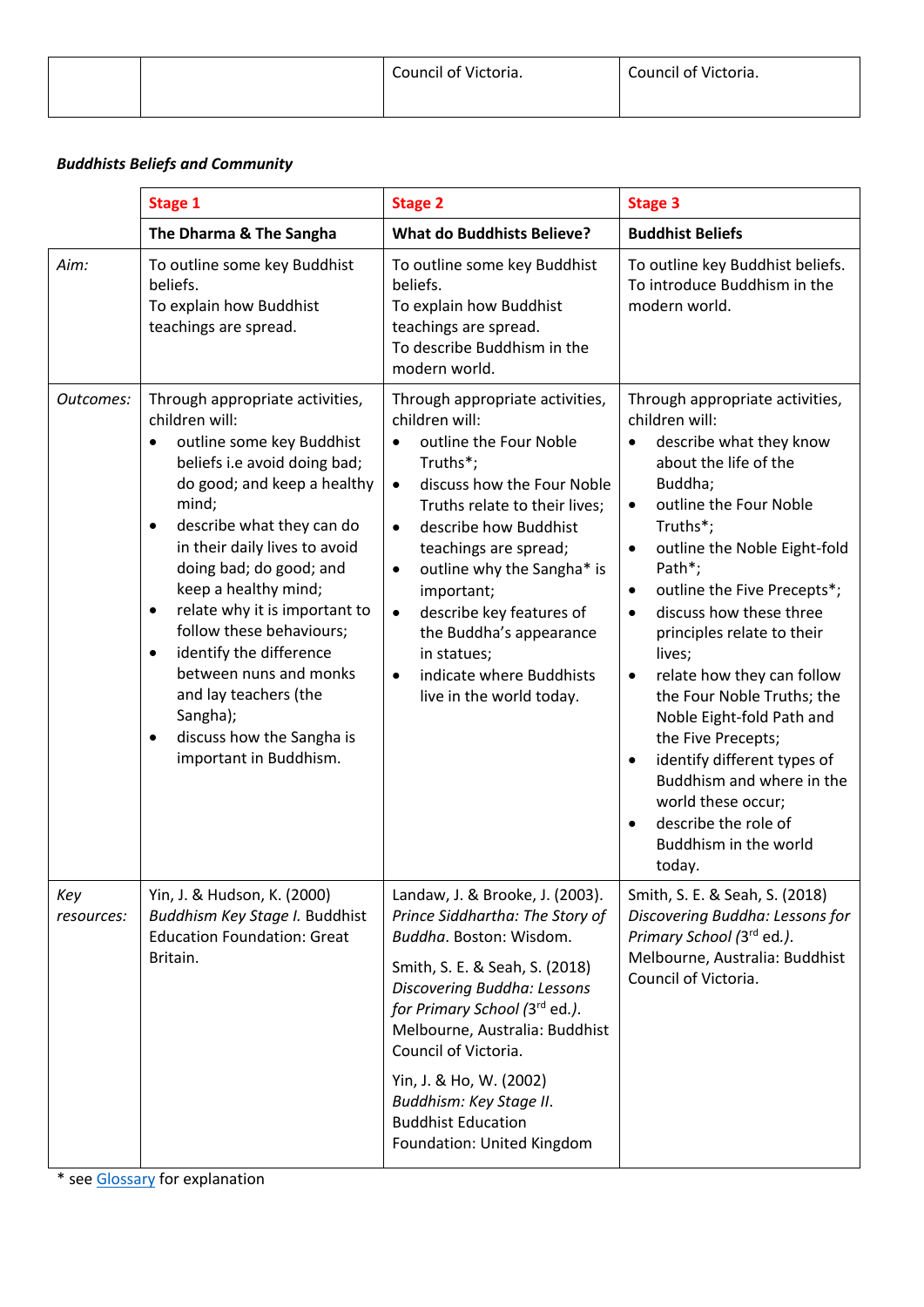Please note that children will be introduced to the Buddhist festivals of Vesak (Buddha's birthday) and Ullambana (Remembrance of Ancestors) in May (Term 2) and August (Term 3) respectively. They will learn the significance of each festival and reflect on the meaning of each in terms of their own lives and behaviours.

#### *The Teachings of the Buddha*

|                   | <b>Stage 1</b>                                                                                                                                                                                                                                               | <b>Stage 2</b>                                                                                                                                                                                                                                               | <b>Stage 3</b>                                                                                                                                                                                                                                                                                                                 |
|-------------------|--------------------------------------------------------------------------------------------------------------------------------------------------------------------------------------------------------------------------------------------------------------|--------------------------------------------------------------------------------------------------------------------------------------------------------------------------------------------------------------------------------------------------------------|--------------------------------------------------------------------------------------------------------------------------------------------------------------------------------------------------------------------------------------------------------------------------------------------------------------------------------|
|                   | <b>Buddhist Stories</b>                                                                                                                                                                                                                                      | <b>Stories from the Buddha's Life</b><br>& Buddhist Stories                                                                                                                                                                                                  | <b>Lessons from Buddhism</b>                                                                                                                                                                                                                                                                                                   |
| Aim:              | To relate some Buddhist stories<br>that children can take life<br>lessons from.                                                                                                                                                                              | To introduce stories from the<br>life of the Buddha along with<br>exemplars that children can<br>take life lessons from.                                                                                                                                     | To introduce stories from the<br>life of the Buddha along with<br>exemplars that children can<br>take life lessons from.<br>To introduce concepts of<br>change and impermanence.                                                                                                                                               |
| Outcomes:         | Through appropriate activities,<br>children will:<br>identify the relevant virtue<br>$\bullet$<br>(Paramita*);<br>state how/why the virtue is<br>$\bullet$<br>important;<br>outline how they can<br>$\bullet$<br>practice the virtue in their<br>daily life. | Through appropriate activities,<br>children will:<br>identify the relevant virtue<br>$\bullet$<br>(Paramita*);<br>state how/why the virtue is<br>$\bullet$<br>important;<br>outline how they can<br>$\bullet$<br>practice the virtue in their<br>daily life. | Through appropriate activities,<br>children will:<br>identify the relevant virtue<br>$\bullet$<br>(Paramita*);<br>state how/why the virtue is<br>$\bullet$<br>important;<br>outline how they can<br>$\bullet$<br>practice the virtue in their<br>daily life);<br>discuss how change is a<br>$\bullet$<br>natural part of life. |
| Key<br>resources: | Yin, J. & Hudson, K. (2000)<br>Buddhism Key Stage I. Buddhist<br><b>Education Foundation: Great</b><br>Britain.                                                                                                                                              | Landaw, J. & Brooke, J. (2003).<br>Prince Siddhartha: The Story of<br>Buddha. Boston: Wisdom.<br>Smith, S. E. & Seah, S. (2018)<br>Discovering Buddha: Lessons<br>for Primary School (3rd ed.).<br>Melbourne, Australia: Buddhist<br>Council of Victoria.    | Smith, S. E. & Seah, S. (2018)<br>Discovering Buddha: Lessons for<br>Primary School (3rd ed.).<br>Melbourne, Australia: Buddhist<br>Council of Victoria.                                                                                                                                                                       |

\* see Glossary for explanation

#### **Approach to lessons**

Each lesson will begin with 10 minutes' guided meditation. Following this, the teacher will focus on a point from the designated unit. Generally, the teacher will begin by guiding the students in discussion that will introduce the theme of the lesson, then information or a story will be presented in spoken or written form along with images, where possible and appropriate. This will be followed by an opportunity for students to respond to the ideas within that information or story through activities such as talking, discussing, debating, art and craft activities, matching or other tasks, writing or acting as appropriate to the children's age and the aim of the lesson. The teacher will ensure that there is a range of activity types within and between lessons so that children remain engaged and are able to achieve unit learning outcomes.

#### **Copyright**

This resource is copyright-free and may be reproduced whole or in part or adapted for use by individuals and organisations.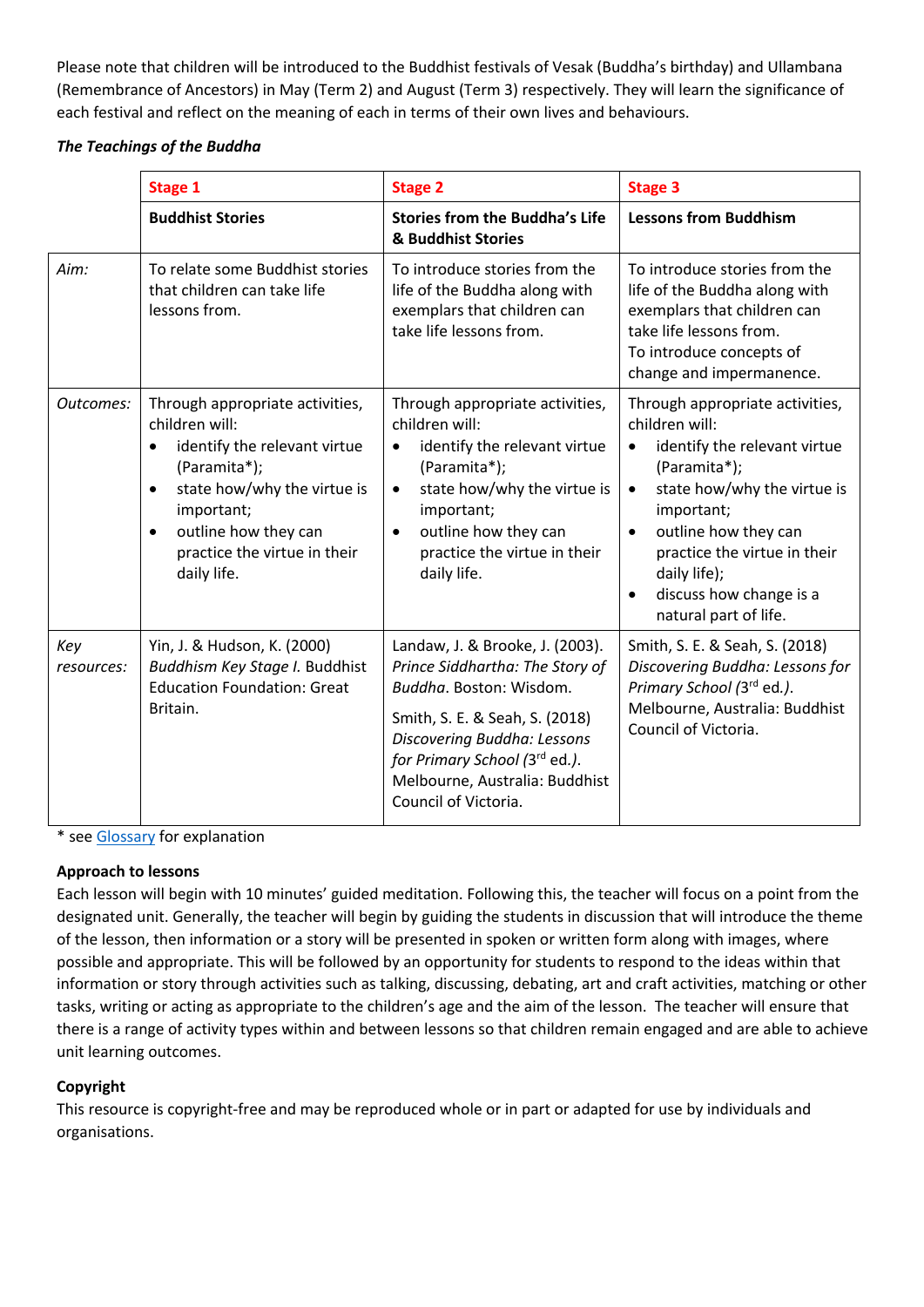## **SAMPLE WEEKLY OUTLINE: STAGE 1 (K-2)**

| <b>Wk</b>      | Term 1                                                       | Term <sub>2</sub>                                                                        | Term <sub>3</sub>                                                                                | Term 4                                                         |
|----------------|--------------------------------------------------------------|------------------------------------------------------------------------------------------|--------------------------------------------------------------------------------------------------|----------------------------------------------------------------|
| 1              | The Story of the Buddha (BI/U1)<br><b>Queen Maya's Dream</b> | <b>The Dharma (BI/U2)</b><br>Introduction to the Dharma (the<br>teachings of the Buddha) | <b>The Sangha (BI/U3)</b><br><b>Introduction to the Sangha (people</b><br>who spread the dharma) | <b>Buddhist Stories (BI/U5)</b><br>Introduction to the stories |
| $\overline{2}$ | The Birth of Prince Siddhartha                               | Do not do bad                                                                            | <b>Monks</b>                                                                                     | <b>Wild Deer Park</b><br>- No killing                          |
| $\overline{3}$ | <b>The Swan</b>                                              |                                                                                          | <b>Nuns</b>                                                                                      | The Moon is Looking at You<br>- No stealing                    |
| 4              | <b>The Prince Grows Up</b>                                   |                                                                                          | Lay people                                                                                       | The Buddha and Rahula<br>- No lying                            |
| 5              | <b>The Four Sights</b>                                       | Do good                                                                                  | <b>Review: why is the Sangha</b><br>important?                                                   | The Young Deer that Played Dead<br>- Respect your teachers     |
| 6              | The Prince Looks for Another Path                            |                                                                                          | <b>The Triple Gem (BI/U4)</b><br><b>Introduction to the Triple Gem</b>                           | The Buddha Threading the Needle<br>- Help each other           |
| $\overline{7}$ | The Prince becomes the Buddha                                |                                                                                          | <b>The Buddha</b>                                                                                | The Crippled Man and the Blind Man<br>- Help each other        |
| 8              | How to be Happy and Wise                                     | <b>Keep your mind healthy</b>                                                            | <b>The Dharma</b>                                                                                | <b>The Fish Seller</b><br>- Make good friends                  |
| 9              | <b>The Teachings of Buddha</b>                               |                                                                                          | <b>The Sangha</b>                                                                                | The Fox and the Otters<br>- Do not be selfish                  |
| 10             | The Death of the Buddha                                      |                                                                                          | <b>Review: why is the Triple Gem</b><br>important?                                               | The Snake's Head and Tail<br>- Do not fight with each other    |

**Key: B1 = Buddhism: Key Stage I**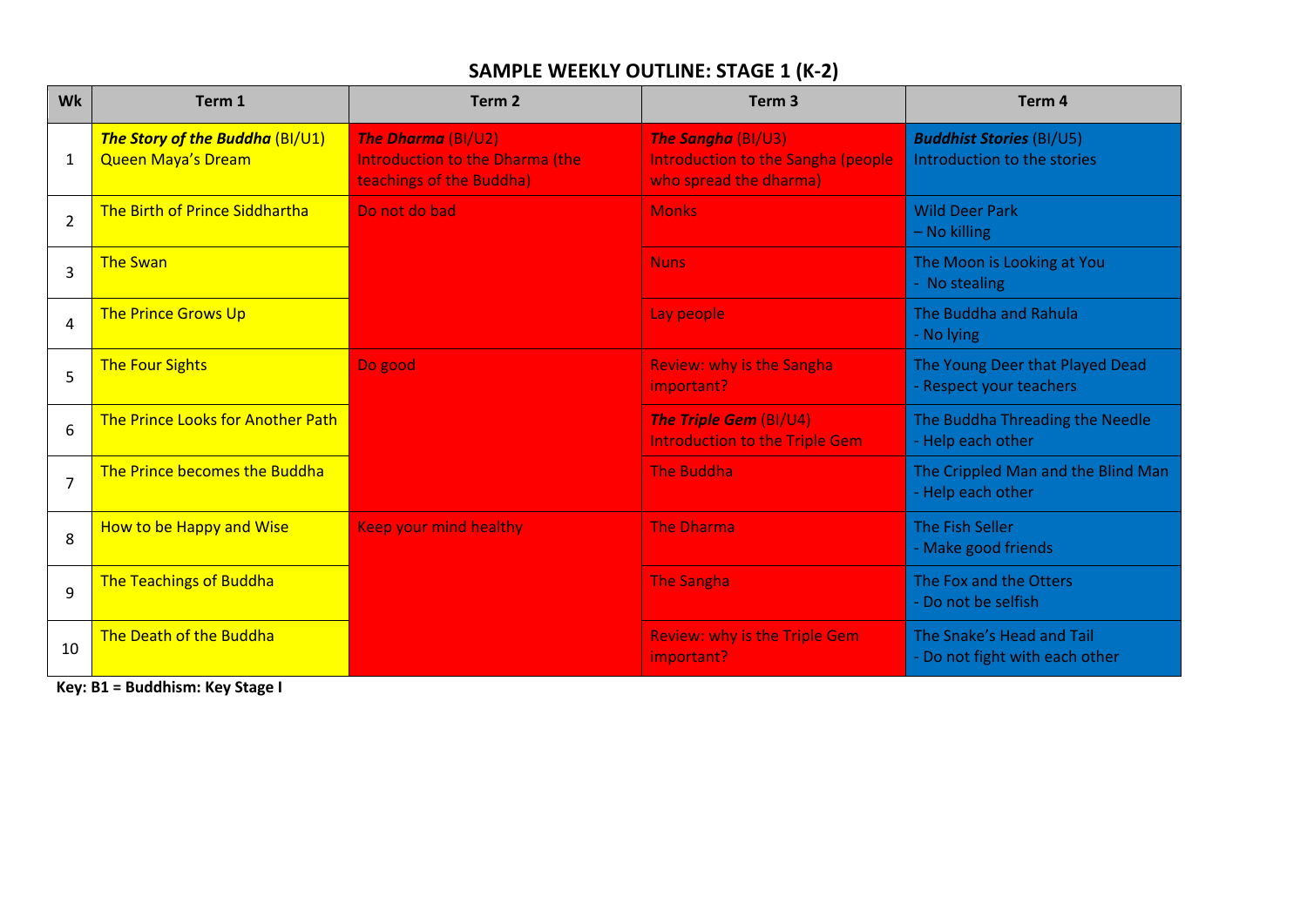## **SAMPLE WEEKLY OUTLINE: STAGE 2 (YRS 3 & 4)**

| Wk             | Term 1                                                 | Term <sub>2</sub>                                        | Term <sub>3</sub>                                       | Term <sub>4</sub>                                            |
|----------------|--------------------------------------------------------|----------------------------------------------------------|---------------------------------------------------------|--------------------------------------------------------------|
| $\mathbf{1}$   | The Life of the Buddha (DB/IB1)<br><b>Introduction</b> | <b>What do Buddhists Believe?</b><br><b>Introduction</b> | <b>Stories from the Buddha's Life</b><br>Introduction   | <b>Buddhist Stories</b><br>Introduction                      |
| $\overline{2}$ | A Prince is Born                                       | The Four Noble Truths (B2/U2)                            | The Wounded Swan (DB/LB2)<br>- Loving kindness, wisdom  | Love to All Creatures (DB/LB3)<br>- Kindness                 |
| 3              | <b>The Young Prince</b>                                |                                                          |                                                         | The Banyan Deer (DB/JP4)<br>- Compassion                     |
| 4              | <b>The Four Sights</b>                                 | The Sangha (nuns and monks, lay<br>teachers) (B2/U2)     | The Strings of the Lute (DB/LB12)<br>- Moderation       | The Duck with the Golden Plumage<br>(DB/JP4) - Greed         |
| 5              | <b>Leaving Home</b>                                    |                                                          |                                                         | The Donkey in the Lion's Skin<br>(DB/JP7) - Honesty          |
| 6              | <b>The Wandering Holy Man</b>                          | The Appearance of the Buddha (DB/IB3                     | The Golden Bowl (DB/JP6)<br>- Honesty                   | The Talkative Tortoise (DB/JP11)<br>- Moderation             |
| $\overline{7}$ | The Enlightenment                                      |                                                          |                                                         | The Monkeys Water the Trees<br>(DB/JP15) - Wisdom            |
| 8              | <b>The Parinirvana</b>                                 | Where do Buddhists live today?<br>(DB/IB5)               | Prince Five Weapons (DB/JP13)<br>- Effort, perseverance | Lessons from a Monkey (DB/JP12)<br>- Making an effort        |
| 9              | Life of the Buddha - review                            |                                                          |                                                         | The Quails and the Net (DB/MV6)<br>- Connections with others |
| 10             | How is the Buddha important<br>today?                  | <b>Review - What do Buddhists Believe?</b>               | Review – Stories from the Buddha's<br>Life              | <b>Review - Buddhist Stories</b>                             |

**Key: DB = Discovering Buddha: Lessons for Primary School B2 = Buddhism Key Stage II**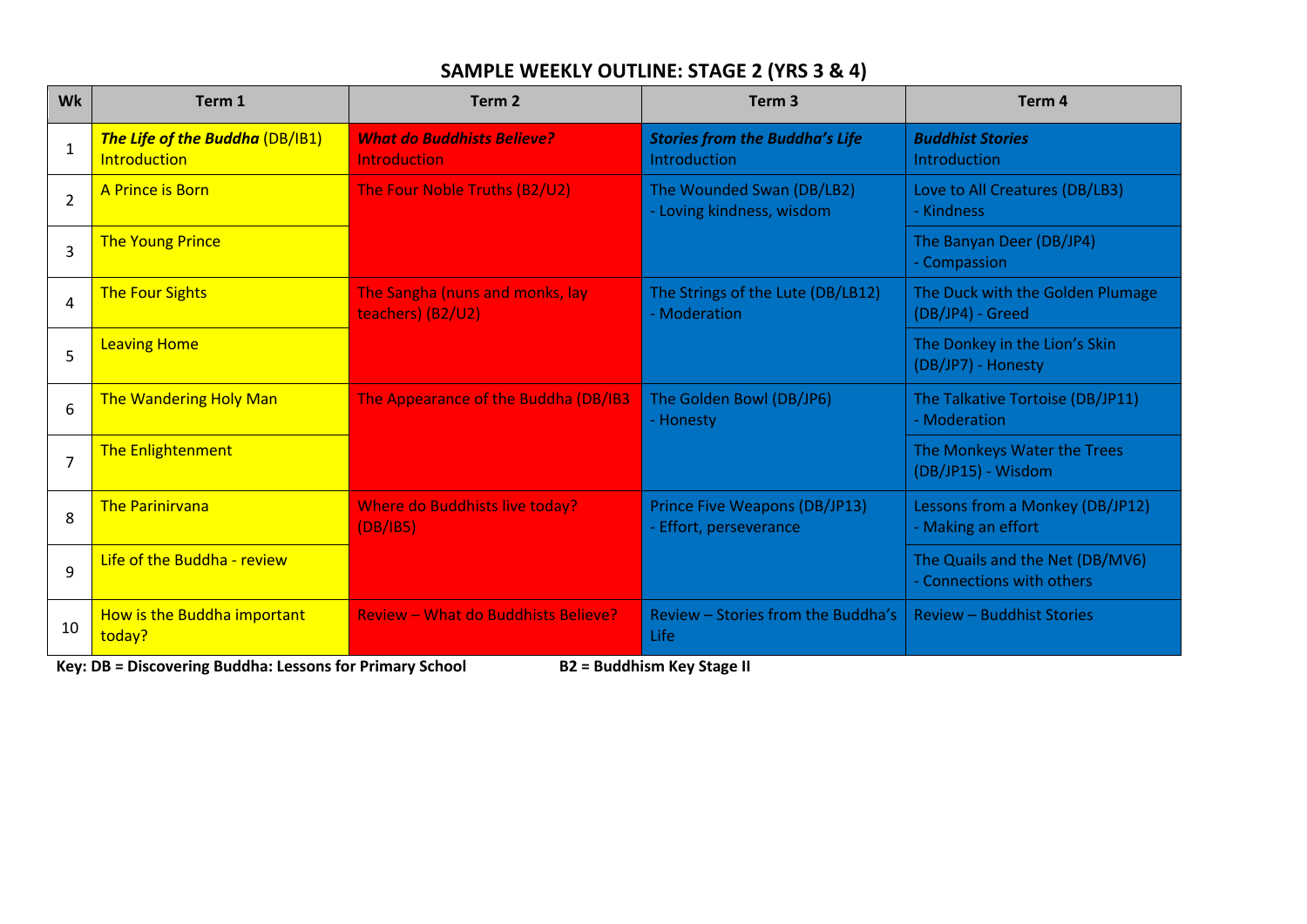## **SAMPLE WEEKLY OUTLINE: STAGE 3 (YRS 5 & 6)**

| <b>Wk</b>     | Term 1                                                     | Term <sub>2</sub>                                                 | Term <sub>3</sub>                                                   | Term <sub>4</sub>                                                                        |
|---------------|------------------------------------------------------------|-------------------------------------------------------------------|---------------------------------------------------------------------|------------------------------------------------------------------------------------------|
| $\mathbf{1}$  | <b>Buddhist Beliefs</b><br><b>Introduction: the Sangha</b> | <b>Life of the Buddha (1)</b><br><b>Birth and Naming (DB/LB1)</b> | <b>Life of the Buddha (2)</b><br>The Decision to Renounce (DB/LB11) | <b>Lessons from Buddhism</b><br>Introduction - the Paramitas                             |
| $\mathcal{P}$ | Life Story of the Buddha (DB/IB1)<br>- Review              | The Rose Apple Tree (DB/LB4)                                      | The Easy Path, The Hard Path & the<br>Middle Path (DB/LB13)         | The Buffalo and the Monkey<br>(DB/JP8) - Patience                                        |
| 3             | The Four Noble Truths (DB/IB6)                             | The Marriage Contests (DB/LB5)                                    | Sujata's Offering: Breaking from the<br>Peer Group (DB/LB15)        | The Tortoise who would Not Leave<br>Home (DB/JP6)                                        |
| 4             |                                                            |                                                                   |                                                                     | Have my Efforts Been Worthwhile?<br>(DB/JP14) - Effort, persistence                      |
| 5             | <b>The Noble Eight-fold Path</b><br>(DB/IB7)               | The Pleasure Palaces (DB/LB6)                                     | The Great Battle (DB/LB16)                                          | The Good Doctor (DB/JP16)<br>- Wisdom                                                    |
| 6             |                                                            | A Father's Concern (DB/LB7)                                       | Awakened! (DB/LB17)                                                 | The Drunken Beetle (DB/JP18)<br>- Wisdom, right action                                   |
| 7             | The Five Precepts (DB/IB8)                                 | The King's Order (DB/LB8)                                         | Enlightenment (DB/LB18)                                             | A Bush Turkey and a False-Friend<br>Falcon (DB/MV5)<br>- Integrity, kindness, compassion |
| 8             |                                                            | The Four Sights (DB/LB9)                                          |                                                                     | Change in Myself (DB/Cl1)<br>- Awareness of impermanence                                 |
| 9             | <b>Buddhism in the World Today</b><br>(DB/IB5)             |                                                                   | The Buddha Returns to His Family<br>(DB/LB23)                       | <b>Cycles of Change (DB/CI3)</b><br>- Change is natural                                  |
| 10            | <b>Review</b>                                              | Review (DB/LB10)                                                  | The Final Days: Be a Lamp unto<br>Yourself (DB/LB25)                | <b>Review</b>                                                                            |

**Key: DB = Discovering Buddha: Lessons for Primary School B2 = Buddhism Key Stage II**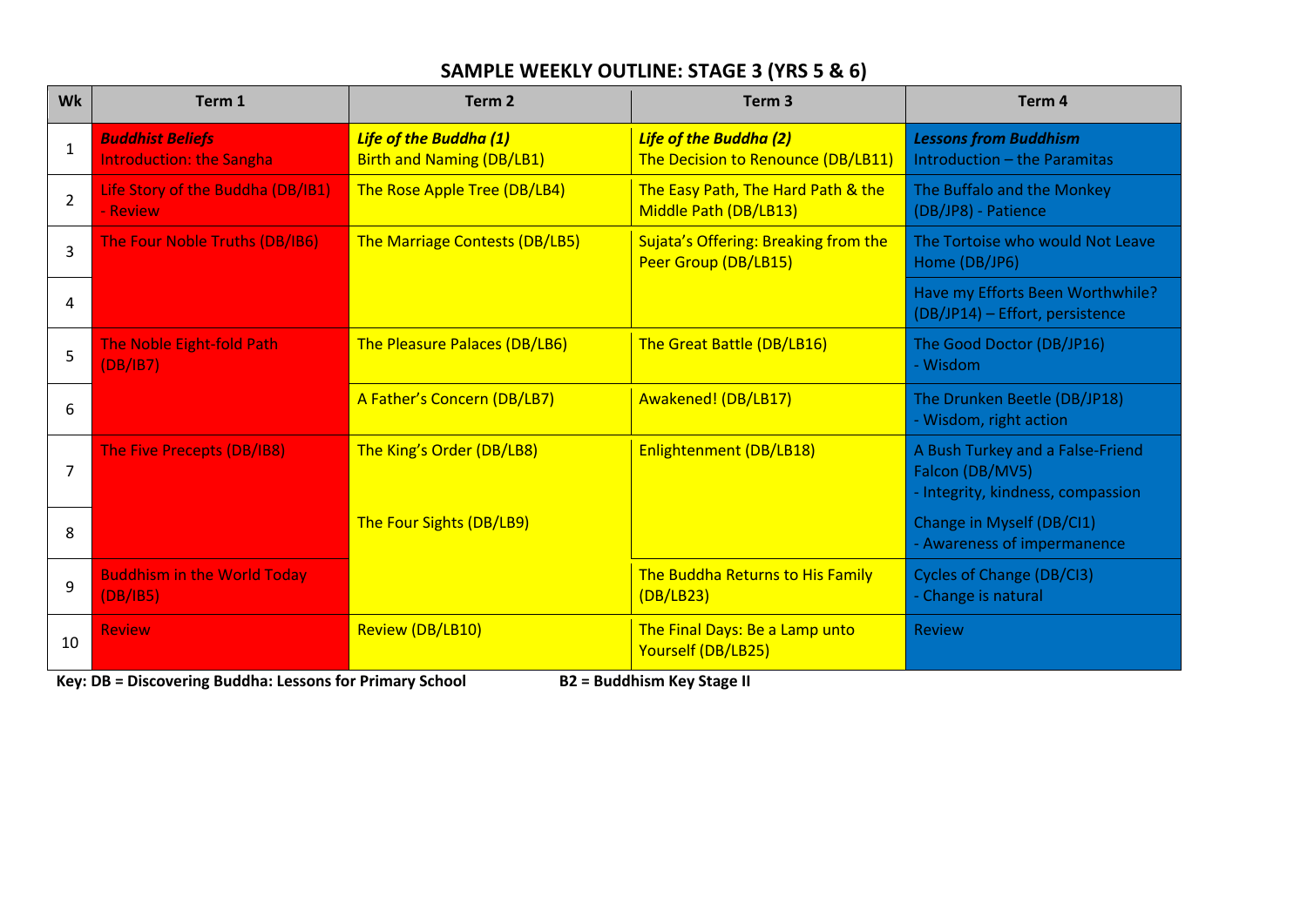#### **Glossary**

| the dharma                   | The teachings of the Buddha                                                                                                                                                                                                                                                                                                                                                                                                                                       |
|------------------------------|-------------------------------------------------------------------------------------------------------------------------------------------------------------------------------------------------------------------------------------------------------------------------------------------------------------------------------------------------------------------------------------------------------------------------------------------------------------------|
| Prince Siddhartha            | The name of the Buddha before he achieved enlightenment.                                                                                                                                                                                                                                                                                                                                                                                                          |
| mudras                       | Seven hand gestures that have a specific meaning in Buddhism. One example is<br>the following, which signifies turning the wheel of Dharma (teaching) while<br>meditating.<br>Source: https://www.buddhanet.net/e-learning/history/mudras.htm                                                                                                                                                                                                                     |
| The Five Precepts            | The Five Precepts are a guide to moral behaviour for daily living. They are:<br>1. Do not harm any living being.<br>2. Do not steal.<br>3. Do not engage in sexual misconduct (interpreted for children as 'Respect<br>others', or 'Be a loyal and faithful friend').<br>4. Do not lie.<br>5. Avoid intoxicants (interpreted for children as 'actions') that are harmful to<br>your mind or body.                                                                 |
| The Four Noble Truths        | The Four Noble Truths is an explanation the world as it is and how to deal with<br>it. The Truths are:<br>suffering<br>1.<br>the cause of suffering<br>2.<br>the end of suffering<br>3.<br>4. the path that leads to the end of suffering.<br>The Four Noble Truths show that suffering is always with us; that this suffering<br>is caused by wanting pleasure; that it can end; and that following the Noble<br>Eight-fold Path (see below) can help to end it. |
| The Noble Eight-fold<br>Path | The Noble Eight-fold Path is seen as a valuable guide for living and a way to end<br>suffering. It involves<br>Right understanding;<br>$\bullet$<br>Right effort;<br>Right intention;<br>Right livelihood;<br>Right mindfulness;<br>Right speech;<br>Right action; and<br>Right meditation.                                                                                                                                                                       |
| The Paramitas                | Buddhists are encouraged to practise a number of virtues, known as the<br>Paramitas. The virtues help people live free from trouble and also support the<br>development of an enlightened mind.<br>They have been expressed in a simple way for children as:<br>Loving kindness<br>Generosity (material and personal)                                                                                                                                             |